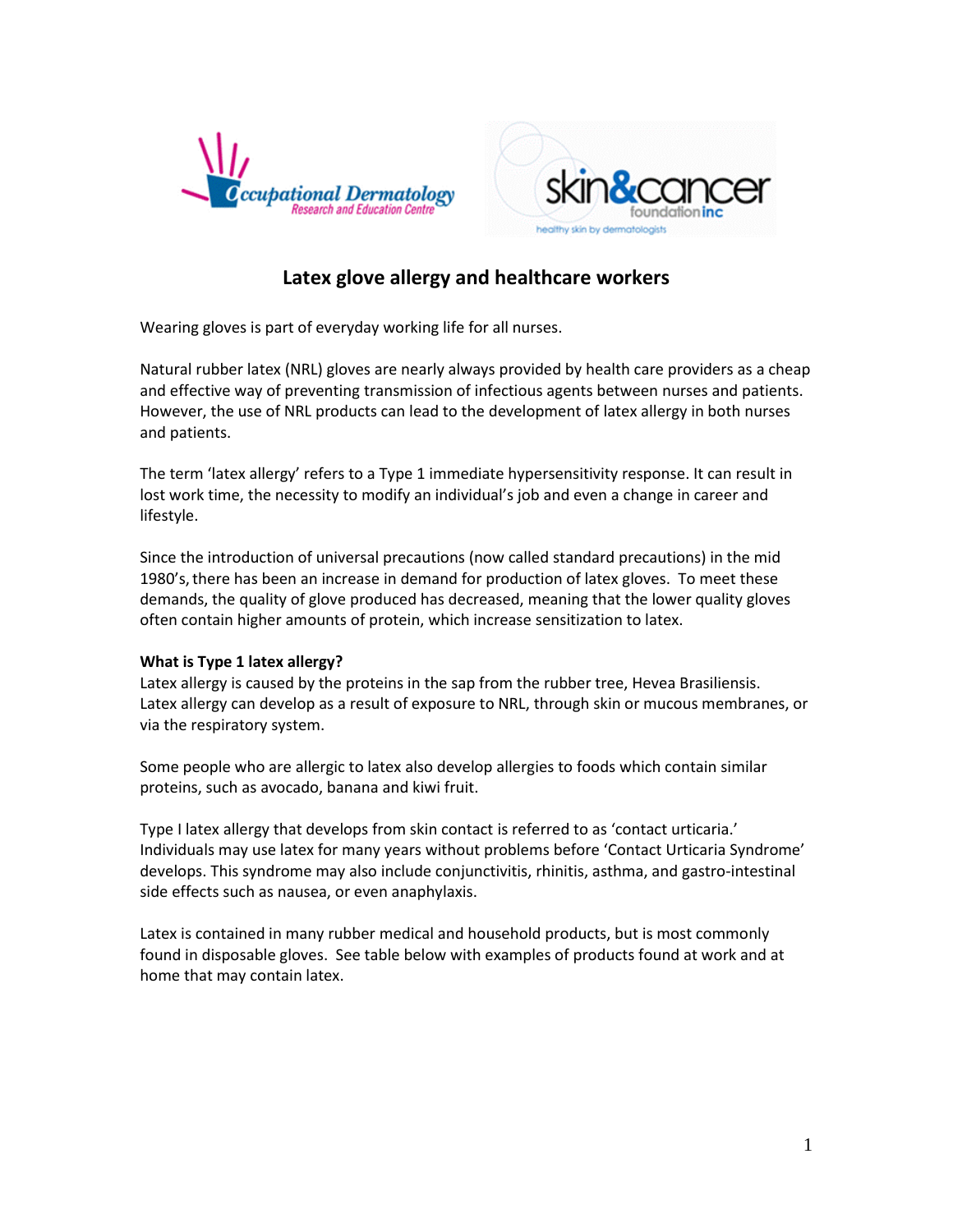| Products which may contain Natural Rubber Latex |                                             |  |
|-------------------------------------------------|---------------------------------------------|--|
| <b>Medical products</b>                         | <b>Household products</b>                   |  |
| Catheters                                       | Condoms                                     |  |
| Blood pressure cuffs                            | Rubber dishwashing gloves                   |  |
| <b>Masks</b>                                    | Electrical cords                            |  |
| Elastic bandages                                | Computer mouse pads                         |  |
| Endotracheal and nasogastric tubes              | Rubber bands                                |  |
| Adhesive tapes                                  | <b>Balloons</b>                             |  |
| IV tubing                                       | Rubber grips e.g., on mops, tennis racquets |  |
| Ultrasound probe covers                         | Swimming goggles                            |  |
| Gloves - latex                                  | Rubber shoe innersoles                      |  |

## **Rates of latex allergy**

Data collected from the Occupational Dermatology Research Centre, Skin and Cancer Foundation, Melbourne; suggest latex allergy reflects a rate of approximately 12% in the nurses seen at the centre, which is similar to rates reported internationally.

## **Symptoms of Type 1 latex allergy**

Symptoms usually occur within 30 minutes of contact with NRL and may include:

- A red, itchy, swollen rash that usually settles within hours. However, it may persist and dermatitis may develop;
- Hives;
- Red and irritated eyes (conjunctivitis);
- Sneezing and a runny nose (rhinitis);
- Shortness of breath, which may progress to asthma.

Respiratory symptoms of latex allergy may be mistaken for hay fever, asthma or even a cold. It is thought that respiratory symptoms develop after the release of latex proteins into the air and their subsequent inhalation. Similarly, gastro-intestinal side effects have been thought to relate to the ingestion of latex particles.

#### **Anaphylaxis**

Fortunately, anaphylaxis caused by latex is rare. Symptoms may include swelling of the airways, heart palpitations, dizziness and hypotension. Without immediate treatment, this may result in unconsciousness or even death.

It is thought that latex proteins from gloves can also be transferred to food. People with Type 1 latex allergy have developed anaphylaxis from eating food prepared by a food handler wearing latex gloves.

For full article see: Nixon R, Lee A. Hazards of use of latex gloves by food handlers (letter)*. Med J Aust* 2001; 174:482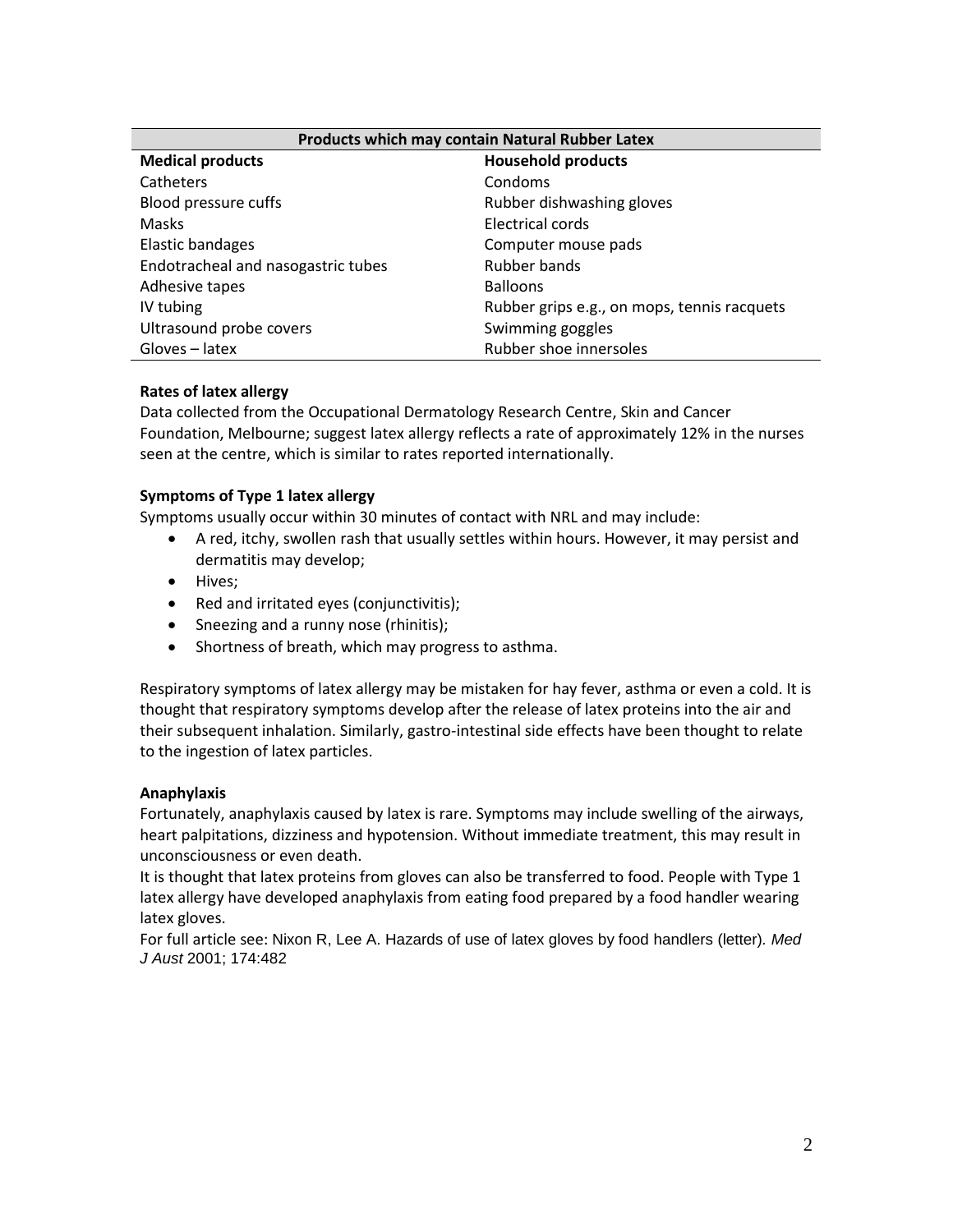## **Contact dermatitis**

In addition to immediate allergy to latex gloves, healthcare workers can also develop an allergy to the ingredients used in the manufacture of these gloves, such as rubber accelerators. This is called allergic contact dermatitis and it is a delayed type (Type IV) of allergy. Irritation (or irritant contact dermatitis) can also occur from heat and sweating from wearing these occlusive gloves and also from the glove power (in the powdered varieties). Sometimes health care workers develop both a Type 1 allergy to latex and a Type IV reaction to the rubber chemicals in their gloves. Nurses may experience ICD as well as ACD.

#### *For more information about contact dermatitis, please refer to the section called "Occupational contact dermatitis and nurses."*

#### **Risk factors for latex allergy**

There are several risk factors associated with the development of latex allergy:

- Exposure the frequent use of latex gloves is associated with the development of latex allergy;
- Atopy a personal or family history of asthma, eczema or hay fever (even eczema occurring as a baby with no skin problems since), raises an individual's susceptibility to becoming allergic to latex;
- A damaged skin barrier, such as with irritant contact dermatitis, has been shown to facilitate sensitisation to latex. Health care workers frequently develop irritant contact dermatitis as a result of exposure to wet work and skin irritants, such as antiseptic skin cleansers;
- Glove powder can increase risk of latex allergy in two ways. It may act as a vector in transferring latex proteins from gloves to skin, facilitating sensitisation. Latex proteins attach to glove powder, and are released into the air when gloves are put on or removed. Inhalation or ingestion of the powder during glove removal can lead to symptoms.

Glove powder may also increase skin irritation. Therefore non-powdered latex gloves are increasingly being recommended and have been associated with lower rates of latex allergy. But despite the labeling on some glove boxes stating 'hypoallergenic,' gloves labelled in this fashion may be made from natural rubber latex and may be powdered.

#### **Patient risks**

In the health care setting, patients are also at risk of developing latex allergy, particularly those who have undergone multiple surgical procedures, have a long-term indwelling catheter, and those with spina bifida. All patients should be asked if they have any latex allergy symptoms.

#### **Diagnosis and treatment**

It is important to eliminate allergic reactions as a cause of contact dermatitis. Type 1 latex allergy is diagnosed using a blood test known as a RAST (Radio-Allergo-Sorbent- Test), which measures an antibody directed at the latex proteins. Skin prick testing is also used (however RAST test is preferred if there is a high risk of anaphylaxis). Type IV allergy is diagnosed using patch testing.

There is no known cure for latex allergy. Immunotherapy, such as desensitisation injections is currently not considered to be safe or effective for Type 1 latex allergy.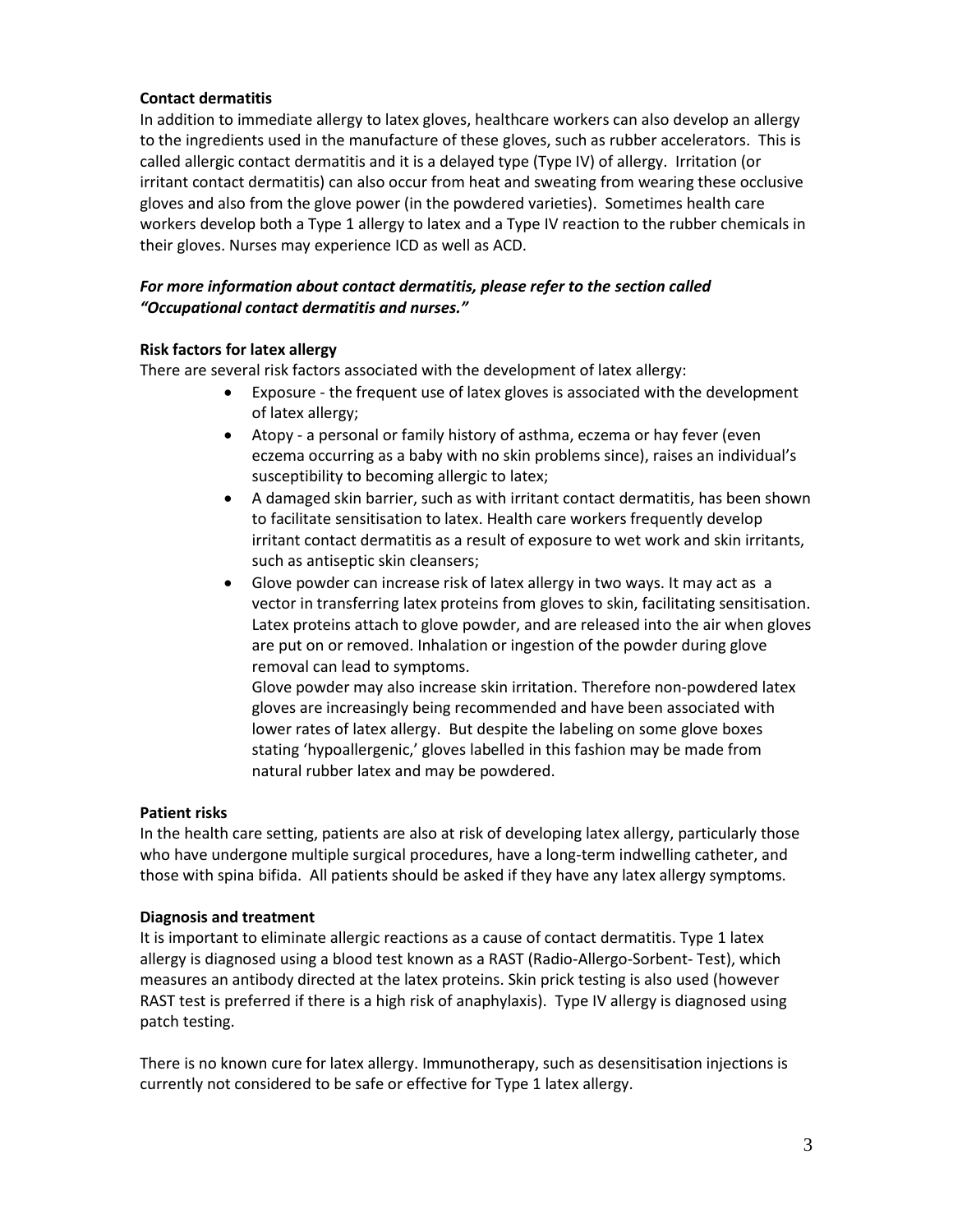For Type IV allergic contact dermatitis, there is also no form of desensitisation available. Identification of the allergens and subsequent avoidance is the key.

#### **Glove alternatives**

In the past, latex gloves have generally been cheaper and more comfortable than synthetic rubber gloves. However the price for synthetic types has significantly reduced and is similar to latex varieties and comfort has also improved. Even if the price for latex alternatives is still higher, the increased expense of latex glove alternatives can be easily justified if reduced productivity and personal costs associated with latex allergy are considered in expense calculations. The price gap between some of the varieties is reducing, so talk to glove suppliers for price differences.

The table below outlines the risks and benefits of various glove types that can be used in the healthcare setting. It is important to highlight that vinyl gloves may be used as an alternative to latex, and in fact are preferred for food handlers and hairdressers, but they do not provide adequate protection against bodily fluids and are thus not recommended for nurses or other health care workers.

Disposable nitrile gloves are preferred for those either allergic to latex or at high risk of latex allergy.

Neoprene gloves are available for sterile use and are protective against bodily fluids. Alternatives to latex exist for most medical products.

Further information is available from web sites provided by glove manufacturers.

| Glove type                  | <b>Positive</b>                 | <b>Negatives</b>               |
|-----------------------------|---------------------------------|--------------------------------|
| <b>Natural Rubber Latex</b> | Cheap                           | Latex allergy risk             |
|                             | More comfortable, better        | Allergy to rubber accelerators |
|                             | fitting                         | Risk for protein aerosol       |
|                             | Effective barrier protection to | Powder free more difficult to  |
|                             | bodily fluids                   | wear                           |
|                             | Biodegradable                   |                                |
| PVC (poly vinyl chloride)   | Cheap                           | Not protective against bodily  |
|                             | Readily available               | fluids                         |
|                             | Rarely cause allergies          | Not as comfortable to wear     |
|                             |                                 | Tear easily                    |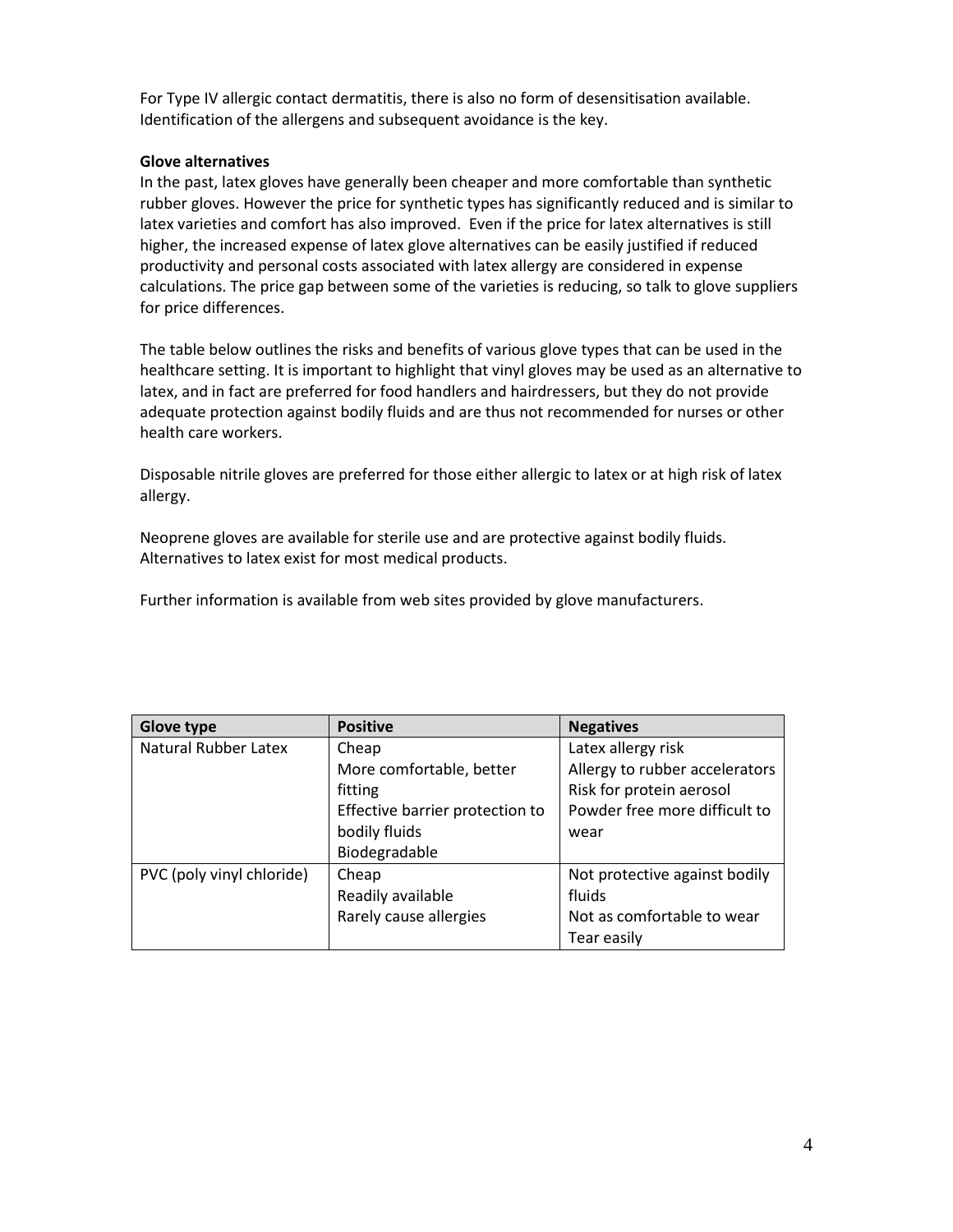| Nitrile                      | Some varieties are thiuram<br>free<br>Available powder free<br>Good for latex sensitive nurses<br>and patients<br>Effective barrier protection to<br>bodily fluids<br>Price comparable to latex<br>(previously these were more<br>expensive) | Not as comfortable<br>Not biodegradable<br>Not as readily available |
|------------------------------|----------------------------------------------------------------------------------------------------------------------------------------------------------------------------------------------------------------------------------------------|---------------------------------------------------------------------|
| Neoprene/<br>Polychloroprene | Suitable for those with a latex<br>allergy<br>Accelerator free<br>Effective barrier protection to<br>bodily fluids                                                                                                                           | More expensive than latex<br>gloves<br>Not biodegradable            |
| Polyurethane                 | Suitable for those with a latex<br>allergy<br>Effective barrier protection to<br>bodily fluids                                                                                                                                               | Not biodegradable<br>More expensive than latex                      |

## **Prevention and management**

The table below provides strategies to prevent and manage latex allergy in the healthcare setting. It is crucial to remember there is no cure for latex allergy, so prevention is the key.

| Strategies to prevent and manage latex allergy                                                                                                 |
|------------------------------------------------------------------------------------------------------------------------------------------------|
| All nurses should be educated about skin care during nursing training, at TAFE and<br>university and upon employment, with regular updates.    |
| All workplaces should develop specific policies regarding the use of latex gloves                                                              |
| Education about glove types and their uses should be provided to all occupational health<br>and safety officers and infection control officers |
| The introduction of latex allergy questions when taking patients history, specifically<br>relating to signs of latex allergy or food allergy   |
| Patients to be educated to inform all healthcare providers, such as dentists and local<br>doctors about their allergy                          |
| Information sheets to be available for healthcare workers and healthcare consumers about<br>latex allergy                                      |
| Visual signage to be displayed about symptoms of latex allergy in patient waiting rooms,<br>emergency rooms, doctors rooms and staff tea rooms |
| All medical facilities provide a latex free zone for latex allergic patients such as latex free<br>emergency trolley, rooms and theatres       |
| Powdered NRL gloves should be eliminated from all health care settings                                                                         |
| Non-latex gloves should be made readily available to all nurses                                                                                |